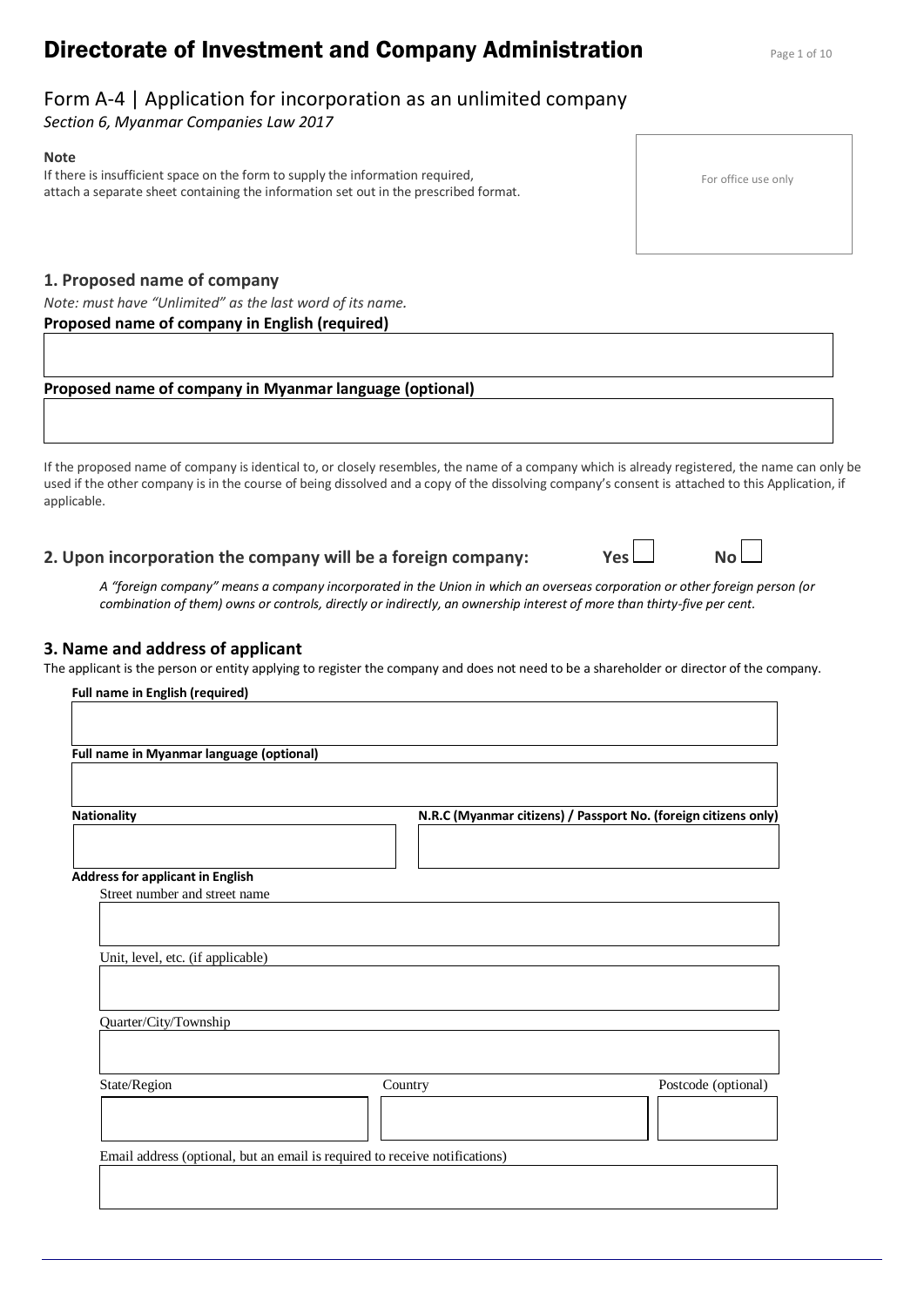### **4. Name, address and other information for each director**

#### *By signing this Application, the Applicant affirms that the persons named below are the initial directors of the company. The Applicant attests that each person named as a director has consented in writing to act in this capacity.*

*Notes 1) The company must hold evidence of each director's written consent with the company records.*

- *2) At least one director must be ordinarily resident in the Union.*
- *3) You must provide the name and address for each director in English. You may also provide the name in Myanmar language.*
- *4) If there are more than 3 initial directors please submit additional pages with this Application that contain the required information.*
- *5) A copy of each director's national registration card (N.R.C) for Myanmar citizens and passport for foreign citizens must be attached to this Application.*

#### **A. First director**

**Full name in English (required)**

**Former name of this person, if applicable, in English**

**Full name in Myanmar (optional)**

**Former name of this person, if applicable, in Myanmar language (optional)**

| <b>Nationality</b> | N.R.C. (for Myanmar citizens) / Passport (for foreign citizens only) |
|--------------------|----------------------------------------------------------------------|
|                    |                                                                      |

**Other nationalities, if applicable**

**Business occupation, if any**

**Gender Date of birth**

 $\Box$  Male  $\Box$  Female

**Usual residential address for this director in English (required)** Street number and street name

| Unit, level, etc. (if applicable) |         |                     |
|-----------------------------------|---------|---------------------|
| Quarter/City/Township             |         |                     |
|                                   |         |                     |
| State/Region                      | Country | Postcode (optional) |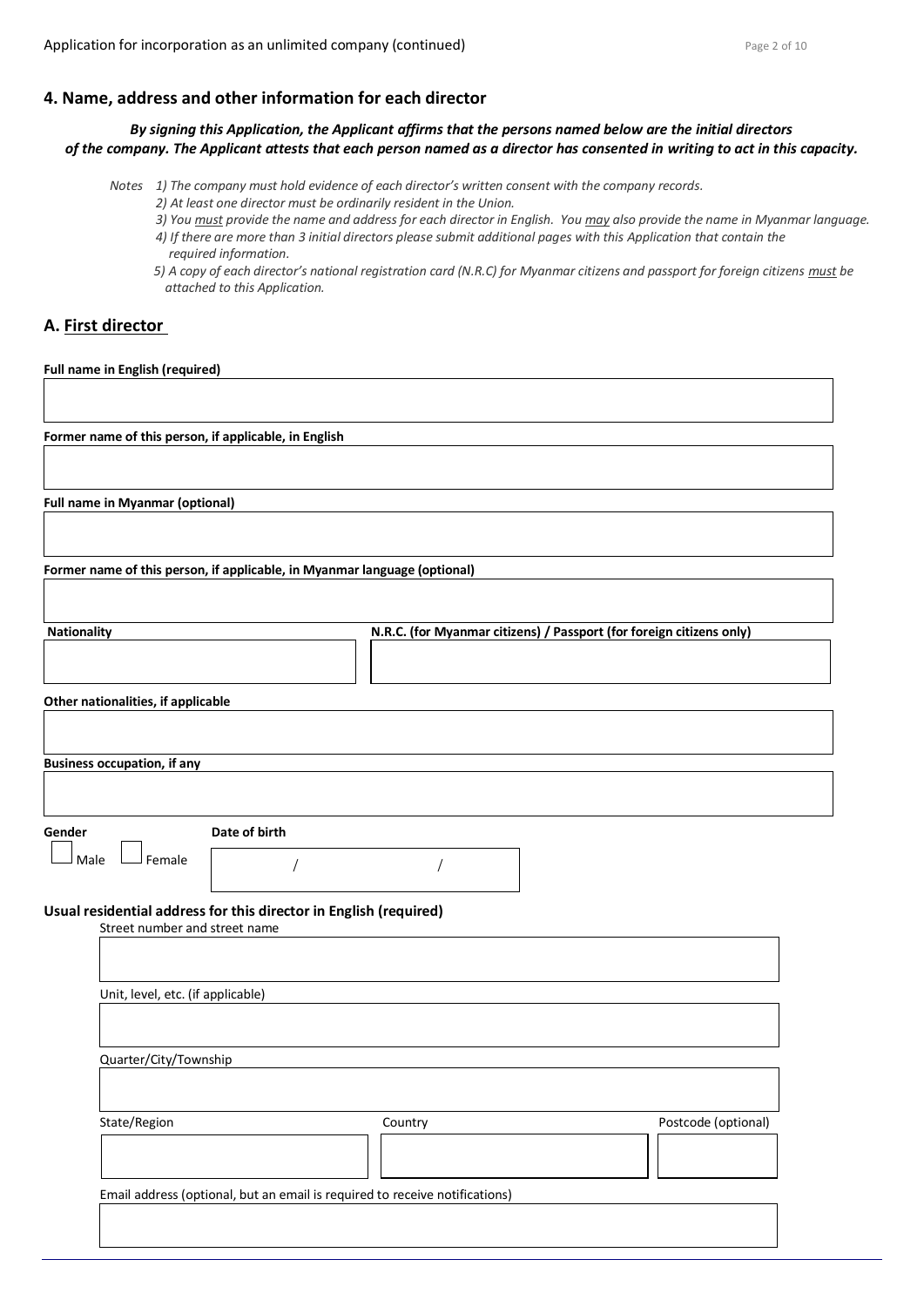# **B. Second director**

| Full name in English (required)                                           |        |                               |                                                                                  |                                                                      |                     |  |
|---------------------------------------------------------------------------|--------|-------------------------------|----------------------------------------------------------------------------------|----------------------------------------------------------------------|---------------------|--|
|                                                                           |        |                               |                                                                                  |                                                                      |                     |  |
| Former name of this person, if applicable, in English                     |        |                               |                                                                                  |                                                                      |                     |  |
| Full name in Myanmar (optional)                                           |        |                               |                                                                                  |                                                                      |                     |  |
|                                                                           |        |                               |                                                                                  |                                                                      |                     |  |
| Former name of this person, if applicable, in Myanmar language (optional) |        |                               |                                                                                  |                                                                      |                     |  |
| <b>Nationality</b>                                                        |        |                               |                                                                                  | N.R.C. (for Myanmar citizens) / Passport (for foreign citizens only) |                     |  |
|                                                                           |        |                               |                                                                                  |                                                                      |                     |  |
| Other nationalities, if applicable                                        |        |                               |                                                                                  |                                                                      |                     |  |
| <b>Business occupation, if any</b>                                        |        |                               |                                                                                  |                                                                      |                     |  |
|                                                                           |        |                               |                                                                                  |                                                                      |                     |  |
| Gender                                                                    |        | Date of birth                 |                                                                                  |                                                                      |                     |  |
| Male                                                                      | Female |                               |                                                                                  |                                                                      |                     |  |
| Usual residential address for this director in English (required)         |        | Street number and street name |                                                                                  |                                                                      |                     |  |
|                                                                           |        |                               |                                                                                  |                                                                      |                     |  |
| Unit, level, etc. (if applicable)                                         |        |                               |                                                                                  |                                                                      |                     |  |
|                                                                           |        |                               |                                                                                  |                                                                      |                     |  |
| Quarter/City/Township                                                     |        |                               |                                                                                  |                                                                      |                     |  |
| State/Region                                                              |        |                               | Country                                                                          |                                                                      | Postcode (optional) |  |
|                                                                           |        |                               |                                                                                  |                                                                      |                     |  |
|                                                                           |        |                               | Email address (optional, but an email is required to receive notifications)      |                                                                      |                     |  |
|                                                                           |        |                               |                                                                                  |                                                                      |                     |  |
|                                                                           |        |                               | Phone Number (optional, but a phone number is required to receive notifications) |                                                                      |                     |  |
|                                                                           |        |                               |                                                                                  |                                                                      |                     |  |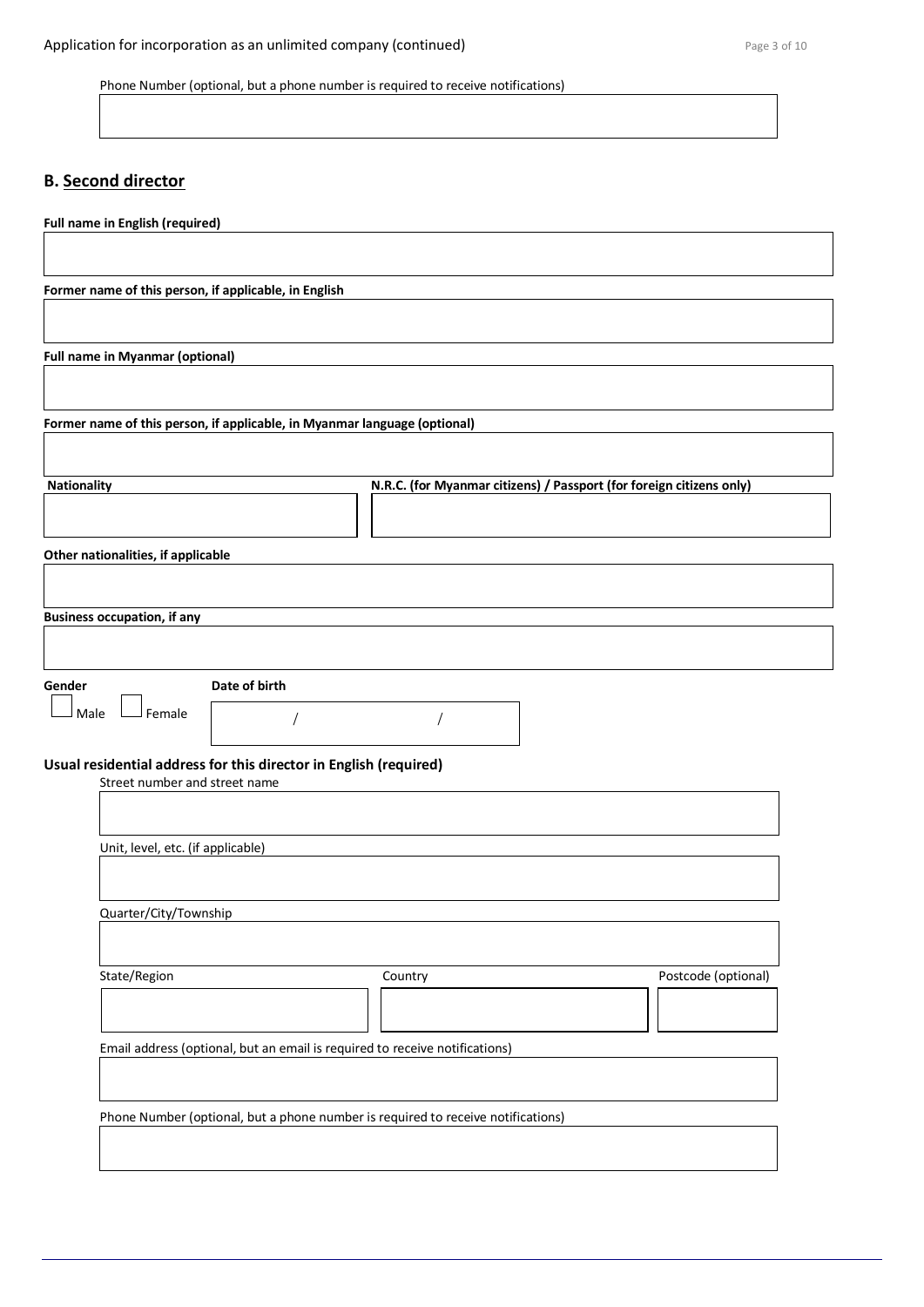### **C. Third director**

| <b>Full name in English (required)</b>                                                             |                                                                                  |                                                                      |                     |
|----------------------------------------------------------------------------------------------------|----------------------------------------------------------------------------------|----------------------------------------------------------------------|---------------------|
| Former name of this person, if applicable, in English                                              |                                                                                  |                                                                      |                     |
|                                                                                                    |                                                                                  |                                                                      |                     |
| <b>Full name in Myanmar (optional)</b>                                                             |                                                                                  |                                                                      |                     |
| Former name of this person, if applicable, in Myanmar language (optional)                          |                                                                                  |                                                                      |                     |
| <b>Nationality</b>                                                                                 |                                                                                  | N.R.C. (for Myanmar citizens) / Passport (for foreign citizens only) |                     |
|                                                                                                    |                                                                                  |                                                                      |                     |
| Other nationalities, if applicable                                                                 |                                                                                  |                                                                      |                     |
| <b>Business occupation, if any</b>                                                                 |                                                                                  |                                                                      |                     |
|                                                                                                    |                                                                                  |                                                                      |                     |
| Gender<br>Male<br>Female                                                                           | Date of birth                                                                    |                                                                      |                     |
| Usual residential address for this director in English (required)<br>Street number and street name |                                                                                  |                                                                      |                     |
|                                                                                                    |                                                                                  |                                                                      |                     |
| Unit, level, etc. (if applicable)                                                                  |                                                                                  |                                                                      |                     |
| Quarter/City/Township                                                                              |                                                                                  |                                                                      |                     |
| State/Region                                                                                       |                                                                                  | Country                                                              | Postcode (optional) |
|                                                                                                    |                                                                                  |                                                                      |                     |
|                                                                                                    | Email address (optional, but an email is required to receive notifications)      |                                                                      |                     |
|                                                                                                    | Phone Number (optional, but a phone number is required to receive notifications) |                                                                      |                     |
|                                                                                                    |                                                                                  |                                                                      |                     |

#### **5. Name, address and other information for secretary, if applicable**

A company may have a secretary, but this is not required.

#### *By signing this Application, the Applicant affirms that the person named below is the initial secretary of the company. The Applicant attests that the person named as secretary has consented in writing to act in this capacity.*

*Note: 1) The company must hold evidence of the secretary's written consent with the company records. 2) A copy of the secretary's national registration card (N.R.C) for Myanmar citizens and passport for foreign citizens must be attached to this Application.*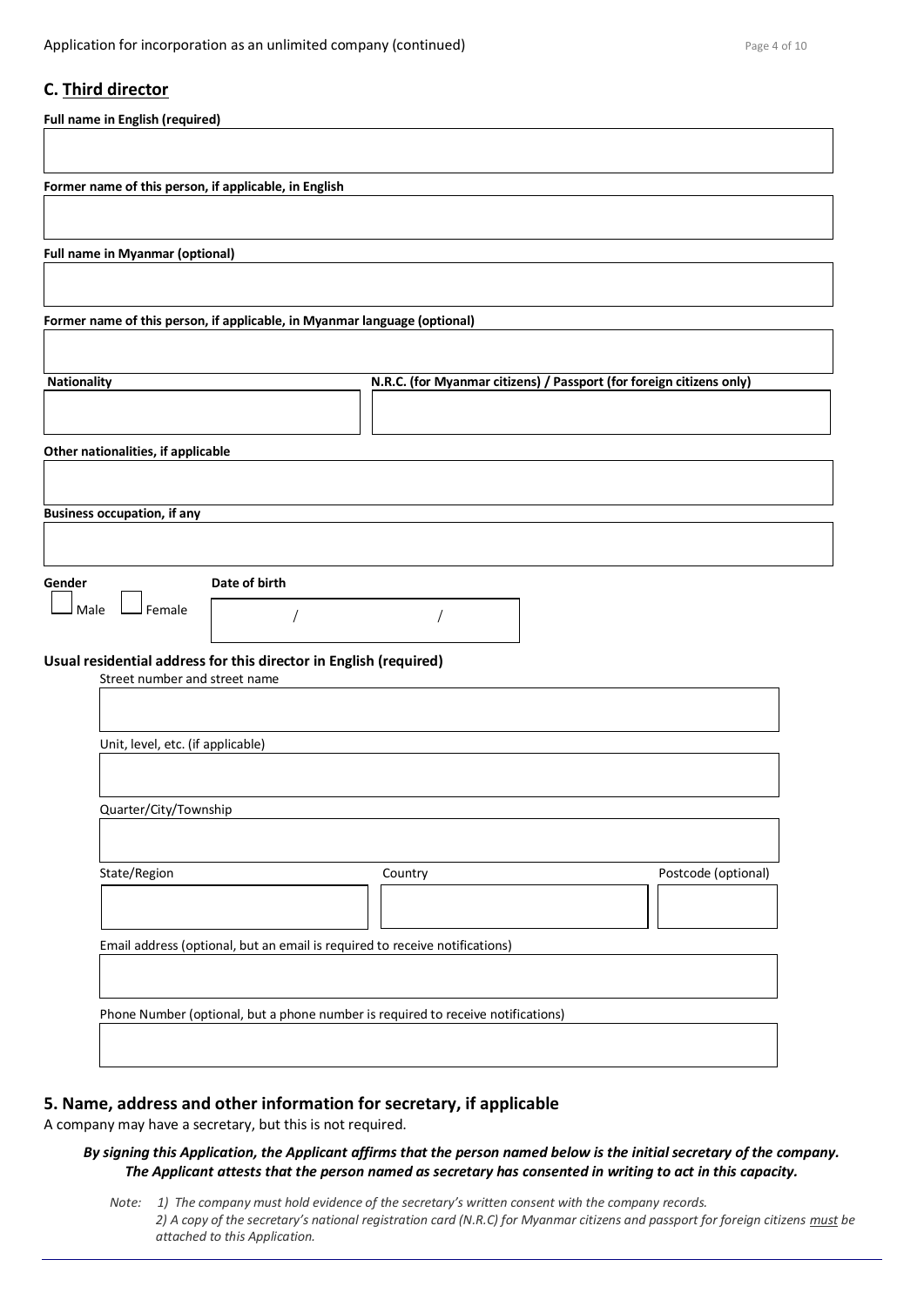| Full name in English (required)                                                  |                                                                      |
|----------------------------------------------------------------------------------|----------------------------------------------------------------------|
|                                                                                  |                                                                      |
| Former name of this person, if applicable, in English                            |                                                                      |
| <b>Full name in Myanmar (optional)</b>                                           |                                                                      |
|                                                                                  |                                                                      |
| Former name of this person, if applicable, in Myanmar language (optional)        |                                                                      |
| <b>Nationality</b>                                                               | N.R.C. (for Myanmar citizens) / Passport (for foreign citizens only) |
|                                                                                  |                                                                      |
| Other nationalities, if applicable                                               |                                                                      |
|                                                                                  |                                                                      |
| <b>Business occupation, if any</b>                                               |                                                                      |
|                                                                                  |                                                                      |
| Date of birth<br>Gender<br>Male<br>Female                                        |                                                                      |
|                                                                                  |                                                                      |
| Usual residential address in English (required)<br>Street number and street name |                                                                      |
|                                                                                  |                                                                      |
| Unit, level, etc. (if applicable)                                                |                                                                      |
| Quarter/City/Township                                                            |                                                                      |
|                                                                                  |                                                                      |
| State/Region                                                                     | Postcode (optional)<br>Country                                       |
|                                                                                  |                                                                      |
| Email address                                                                    |                                                                      |
|                                                                                  |                                                                      |
| Phone Number                                                                     |                                                                      |
|                                                                                  |                                                                      |

# **6. Registered office address in English**

Street number and street name

Unit, level, etc. (if applicable)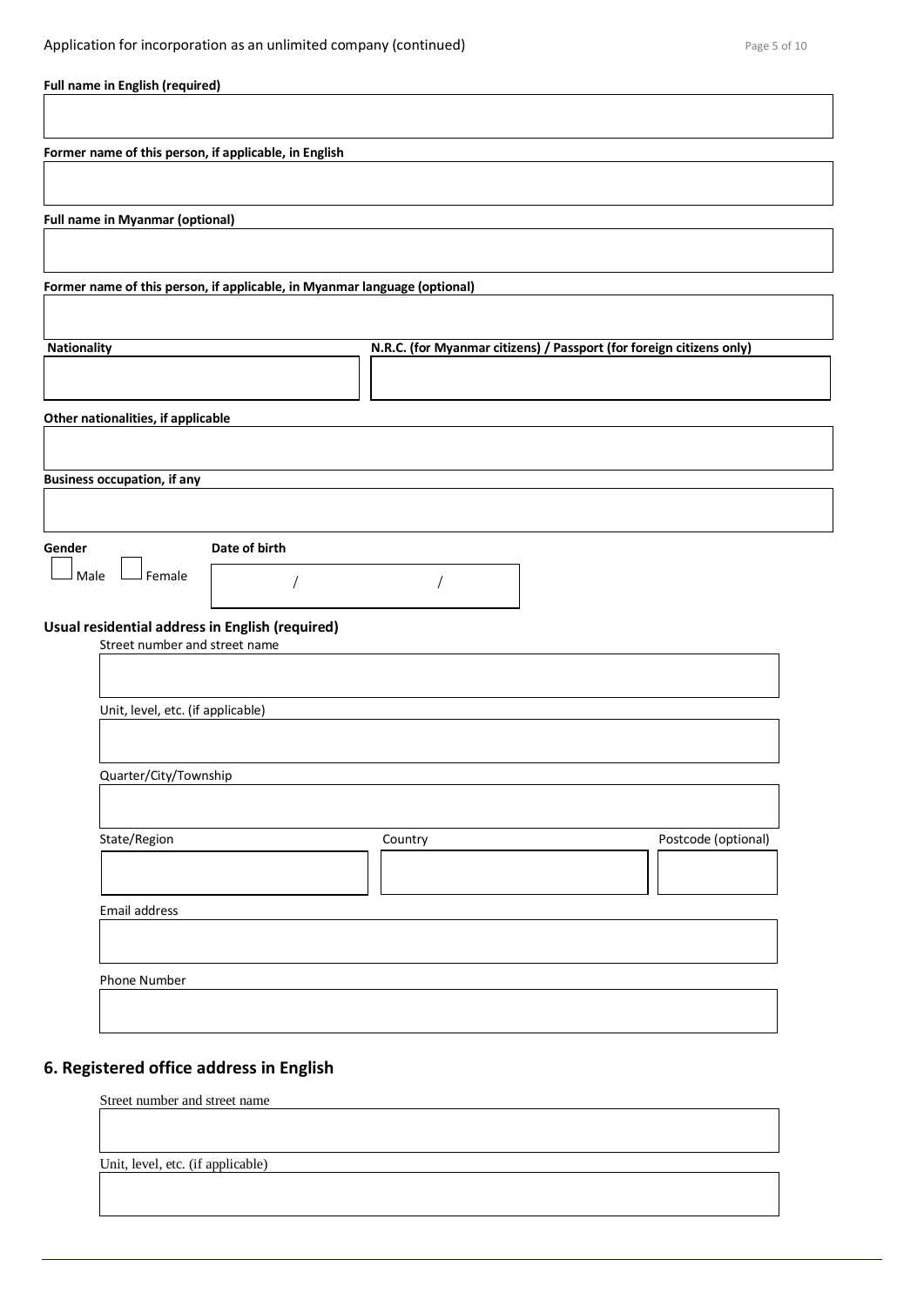| Quarter/City/Township |                     |
|-----------------------|---------------------|
|                       |                     |
|                       |                     |
| State/Region          | Postcode (optional) |
|                       |                     |
|                       |                     |

# **7. Address of principal place of business in the Union in English (if different to registered office)**

| Street number and street name                                                              |                     |
|--------------------------------------------------------------------------------------------|---------------------|
|                                                                                            |                     |
|                                                                                            |                     |
| Unit, level, etc. (if applicable)                                                          |                     |
|                                                                                            |                     |
| Quarter/City/Township                                                                      |                     |
|                                                                                            |                     |
|                                                                                            |                     |
| State/Region                                                                               | Postcode (optional) |
|                                                                                            |                     |
|                                                                                            |                     |
| 8. Share capital                                                                           |                     |
|                                                                                            |                     |
| A. Total number of shares of all classes to be issued by the company:                      |                     |
|                                                                                            |                     |
| B. The currency in which the company's share capital is to be denominated:<br>(MMK or USD) |                     |
|                                                                                            |                     |

**C. Does the company have an ultimate holding company?** Yes  $\Box$  No

*This question only applies if the company has a member which is a corporate entity. "Ultimate holding company", in relation to a body corporate, means a body corporate that is a holding company of the first-mentioned body corporate and is itself not a subsidiary of any body corporate.*

| Name of ultimate holding company           |                               |
|--------------------------------------------|-------------------------------|
| <b>Registration number (if applicable)</b> | Jurisdiction of incorporation |
|                                            |                               |
|                                            |                               |

#### **D. Share capital structure**

| Share class code | Full title of class if not listed in the share<br>class code table below | Total number<br>of shares | Total amount paid on<br>these shares (if<br>applicable) | Total amount unpaid<br>on these shares (if<br>applicable) |
|------------------|--------------------------------------------------------------------------|---------------------------|---------------------------------------------------------|-----------------------------------------------------------|
|                  |                                                                          |                           |                                                         |                                                           |
|                  |                                                                          |                           |                                                         |                                                           |
|                  |                                                                          |                           |                                                         |                                                           |

*The following are standard share codes that may be used to complete the table above. If the company will have a class of shares that does not appear in this table below please enter the full title of the class in the space provided above.*

| Share class code | <b>Full title of share class</b> |
|------------------|----------------------------------|
| ORD              | Ordinary                         |
|                  | Class A shares                   |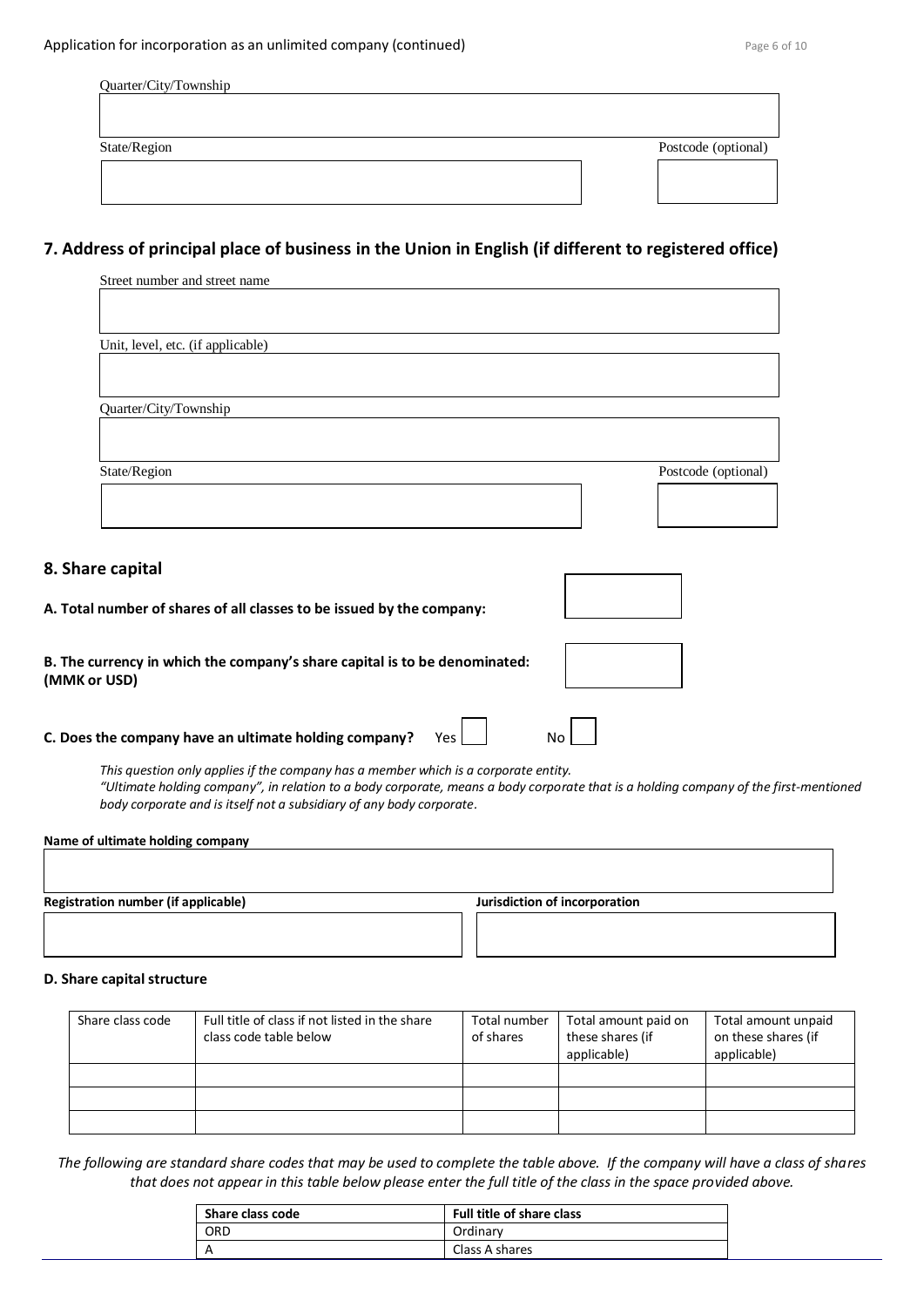| B           | Class B shares               |
|-------------|------------------------------|
|             | Class C shares               |
| <b>EMP</b>  | Employee's shares            |
| <b>MGM</b>  | Management shares            |
| <b>RED</b>  | Redeemable shares            |
| PRF         | Preference shares            |
| <b>RFDP</b> | Redeemable-Preference shares |

### **9. Members**

#### **Instructions for completing member information**

*If there is insufficient space please attach additional pages with this Application containing the required information.*

#### *By signing this Application, the Applicant attests that each person named as a member has consented in writing to act in this capacity and subscribe for the shares to be allotted to them.*

### **A. Members that are natural persons**

#### **i) First member that is a natural person**

| Full name in English (required)                                                   |                                                                      |                     |
|-----------------------------------------------------------------------------------|----------------------------------------------------------------------|---------------------|
| Full name in Myanmar language (optional)                                          |                                                                      |                     |
|                                                                                   |                                                                      |                     |
| <b>Nationality</b>                                                                | N.R.C. (for Myanmar citizens) / Passport (for foreign citizens only) |                     |
| Other nationalities, if applicable                                                |                                                                      |                     |
| Date of birth<br>Gender<br>Female<br>Male<br><b>Address in English (required)</b> |                                                                      |                     |
| Street number and street name<br>Unit, level, etc. (if applicable)                |                                                                      |                     |
| Quarter/City/Township                                                             |                                                                      |                     |
| State/Region                                                                      | Country                                                              | Postcode (optional) |

#### **Shareholding details**

| Share class code | Full title of class if not listed in the<br>share class code table | Total number<br>of shares | Total amount paid on<br>these shares (if<br>applicable) | Total amount unpaid<br>on these shares (if<br>applicable) |
|------------------|--------------------------------------------------------------------|---------------------------|---------------------------------------------------------|-----------------------------------------------------------|
|                  |                                                                    |                           |                                                         |                                                           |
|                  |                                                                    |                           |                                                         |                                                           |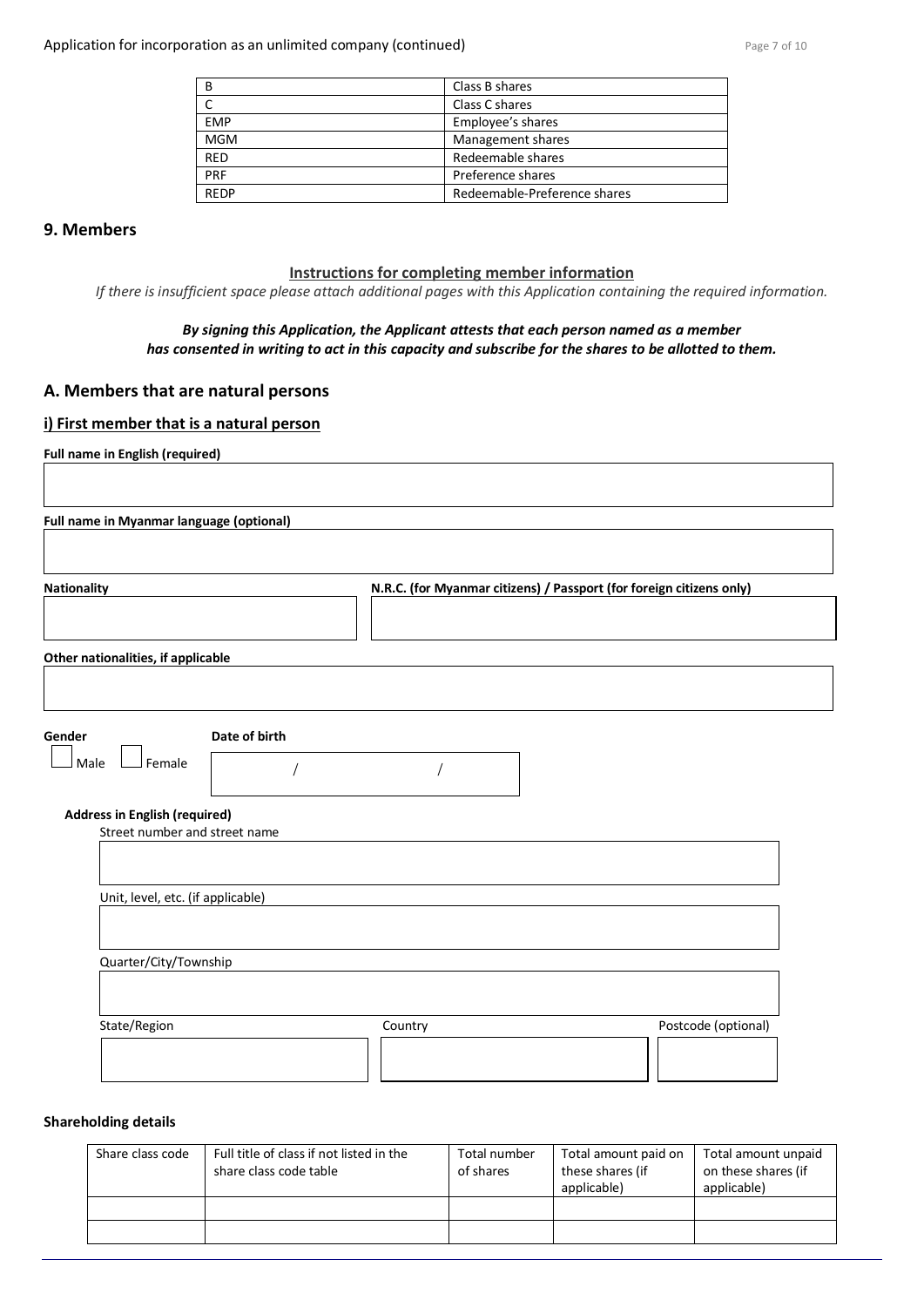| Full name in Myanmar language (optional) |  |                                                                      |
|------------------------------------------|--|----------------------------------------------------------------------|
| Nationality                              |  | N.R.C. (for Myanmar citizens) / Passport (for foreign citizens only) |
|                                          |  |                                                                      |
| Other nationalities, if applicable       |  |                                                                      |
|                                          |  |                                                                      |
| Date of birth<br>Gender                  |  |                                                                      |
| Male<br>J Female                         |  |                                                                      |
| <b>Address in English (required)</b>     |  |                                                                      |
| Street number and street name            |  |                                                                      |
|                                          |  |                                                                      |
| Unit, level, etc. (if applicable)        |  |                                                                      |
| Quarter/City/Township                    |  |                                                                      |

#### **Shareholding details**

| Share class code | Full title of class if not listed in the<br>share class code table | Total number<br>of shares | Total amount paid on<br>these shares (if<br>applicable) | Total amount unpaid<br>on these shares (if<br>applicable) |
|------------------|--------------------------------------------------------------------|---------------------------|---------------------------------------------------------|-----------------------------------------------------------|
|                  |                                                                    |                           |                                                         |                                                           |
|                  |                                                                    |                           |                                                         |                                                           |
|                  |                                                                    |                           |                                                         |                                                           |

#### **B. Members that are corporate entities**

#### **Name of company**

**Registration number** *Registration number Jurisdiction of incorporation* 

#### **Address in English in home jurisdiction (for entities not registered in the Union)**

Street number and street name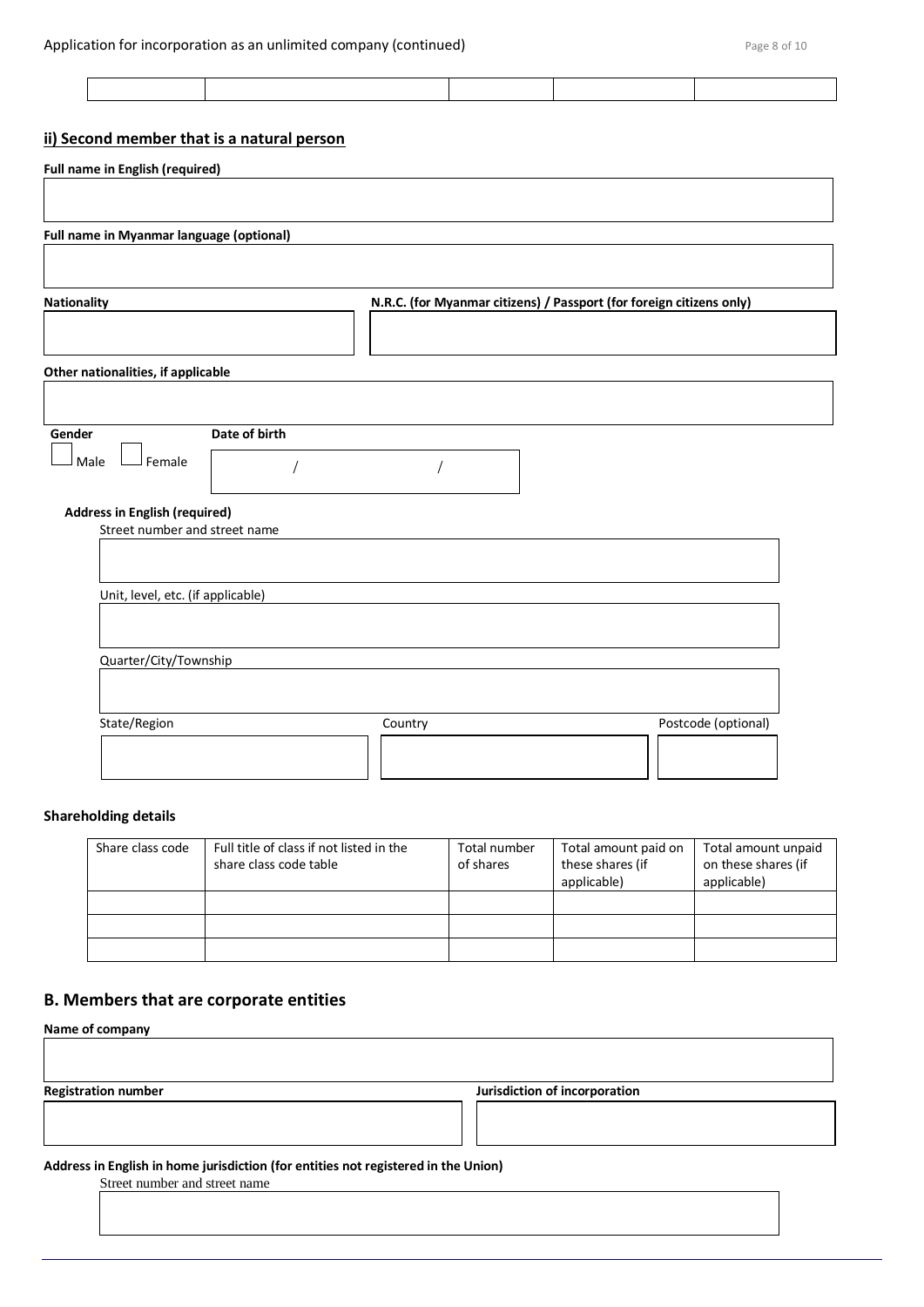| Unit, level, etc. (if applicable) |         |                     |
|-----------------------------------|---------|---------------------|
|                                   |         |                     |
|                                   |         |                     |
|                                   |         |                     |
| Quarter/City/Township             |         |                     |
|                                   |         |                     |
|                                   |         |                     |
|                                   |         |                     |
| State/Region                      | Country | Postcode (optional) |
|                                   |         |                     |
|                                   |         |                     |
|                                   |         |                     |

#### **Shareholding details**

| Share class code | Full title of class if not listed in the<br>share class code table | Total number<br>of shares | Total amount paid on<br>these shares (if<br>applicable) | Total amount unpaid<br>on these shares (if<br>applicable) |
|------------------|--------------------------------------------------------------------|---------------------------|---------------------------------------------------------|-----------------------------------------------------------|
|                  |                                                                    |                           |                                                         |                                                           |
|                  |                                                                    |                           |                                                         |                                                           |
|                  |                                                                    |                           |                                                         |                                                           |

#### **10. Constitution**

The Company must attach a copy of its constitution certified by the Applicant to this Application.

#### *By signing this Application, the Applicant hereby certifies that the company has attached a true and correct copy of its constitution certified by the Applicant to this form.*

#### **11. Signed by Applicant**

I certify that the information in this form and any document attached to this form are true and correct.

## **Signature: \_\_\_\_\_\_\_\_\_\_\_\_\_\_\_\_\_\_\_\_\_\_\_\_\_\_\_\_\_\_\_\_\_\_\_\_\_\_\_\_\_\_\_\_\_\_\_\_\_**

#### **Full name in English (required)**

#### **12. Lodged by**

| $\sim$ |  |
|--------|--|
|        |  |

**Address:**

| Telephone: |  |  |
|------------|--|--|
|            |  |  |

**Email:**

#### **13. Checklist:**

#### **The following must accompany this application form—**

 $\Box$  Any additional pages required to supply the information required by this application.

 $\perp$ A copy of the N.R.C (for Myanmar citizens) or passport (for foreign citizens) for each director and secretary (if any).